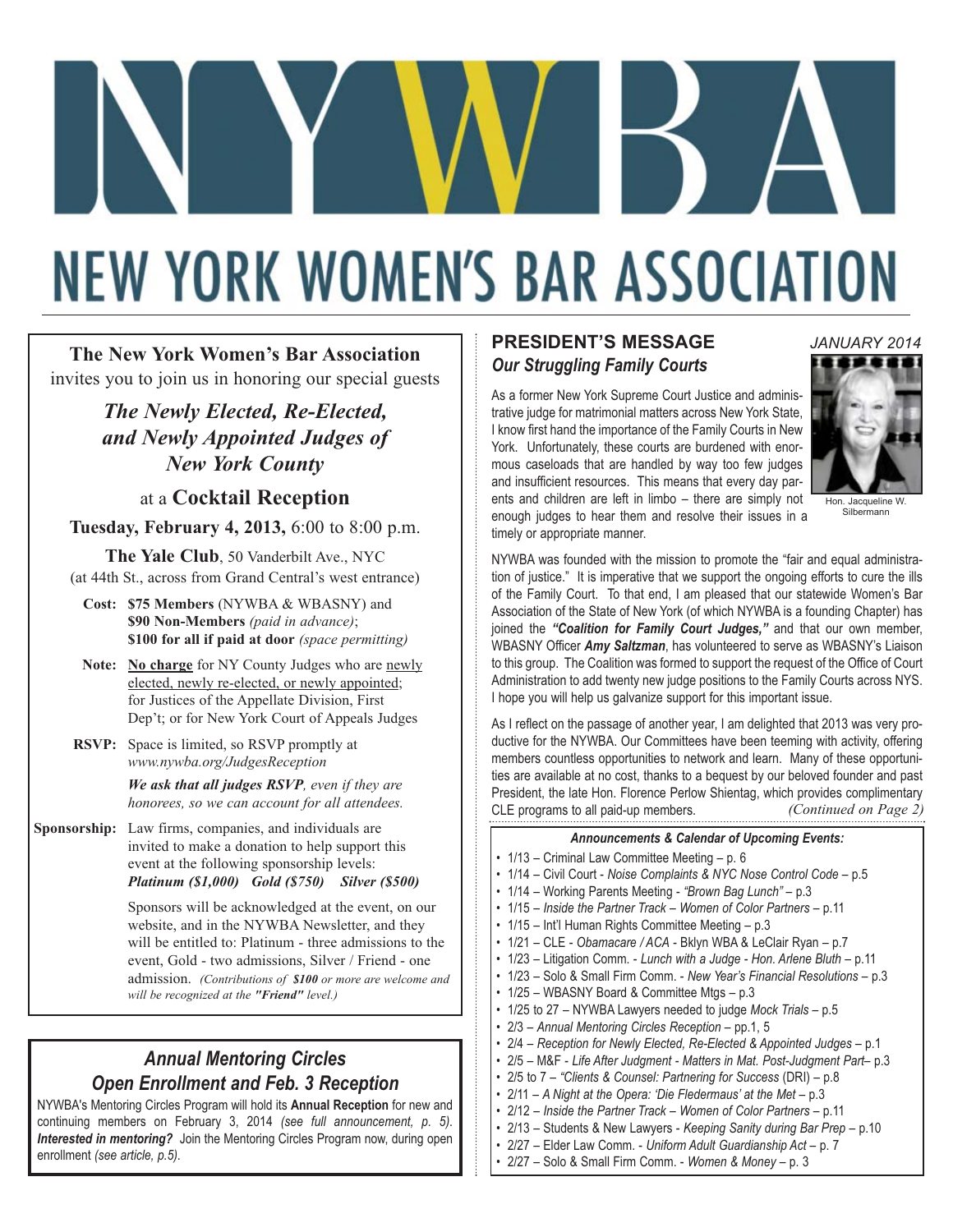# *President's Message (Continued from Page 1)* **NYWBA NOMINATIONS COMMITTEE REPORT**

At its December 4, 2013 meeting, the *NYWBA Committee on Nominations* nominated the following candidates to serve for the positions and terms stated below.

#### **OFFICERS (2014-2015)**

President: Yacine Barry-Wun

Treasurer: Deborah G. Rosenthal Recording Secretary: Virginia A. LoPreto Corresponding Secretary: Myra L. Freed

Vice Presidents: Jennifer P. Brown Julie Hyman Amy B. Goldsmith

#### **BOARD OF DIRECTORS**

#### **Directors – Class of 2014-2017**

| Michael W. Appelbaum | Susan M. Moss                 |
|----------------------|-------------------------------|
| Elizabeth A. Bryson  | Francesca A. Sabbatino        |
| Hon. Laura E. Drager | Hon. Jacqueline W. Silbermann |
|                      | Hon. Sherry Klein Heitler     |

#### **Director – Class of 2013-2016** *(to fill an unexpired term)*

Morgan M. Fraser

#### **Directors – Continuing in Office**

Leona Beane **Hon.** Kelly O'Neill Levy Dawn M. Cardi Kay Marmorek Jo Ann Douglas Monique McClure Felice B. Ekelman Kathryn E. Salensky Catherine M. Foti **Amy Saltzman** Hon. Judith J. Gische Victoria A. Turchetti Patricia Ann Grant

#### **COMMITTEE ON NOMINATIONS**

#### **Class of 2014-2016**

Hon. Kelly O'Neill Levy

| Patricia Ann Grant     | Hon. Lisa A. Sokoloff |
|------------------------|-----------------------|
| Hon Kelly O'Neill Levy | Andrea Vacca          |

#### **Class of 2013-2015** *(to fill an unexpired term)*

Hon. Jacqueline W. Silbermann

#### **NYWBA MEMBERS OF WBASNY BOARD (2014-2015)**

| Jennifer P. Brown           | Patricia Ann Grant            |
|-----------------------------|-------------------------------|
| Elizabeth A. Bryson         | Julie Hyman                   |
| Dawn M. Cardi               | Marjorie Martin               |
| Jo Ann Douglas              | Hon. Jacqueline W. Silbermann |
| Hon. Betty Weinberg Ellerin | Hon. Lisa A. Sokoloff         |

The elections will be held at the Association's Annual Membership Meeting on April 24, 2014. *(See meeting notice, page 3.)*

Speaking of membership, it is essential that if you haven't yet renewed (or joined!) that you get your NYWBA dues up-to-date as soon as possible (and hopefully by January 31st, when we submit our periodic membership report to WBASNY). We are very close to our goal of having sufficient members so that we will have another vote when we go to WBASNY Board meetings next year. *Won't you join me in reaching out to lawyers you know to recommend that they join the NYWBA, and by making sure your own dues are current? (If you have questions about your member status, email ed@nywba.org.)*

In early February, NYWBA will hold some of our signature annual events. Our cocktail reception to honor newly elected, newly re-elected, newly appointed, and newly elevated judges in New York County will be held on February 4 (see notice, at left). This event, at the Yale Club, is always a huge hit, so RSVP today. On February 3, we will hold our Annual Mentoring Circles Reception (see announcement, p.5). Our award-winning Mentoring Circles Program allows members to develop their networks and professional profiles, while providing mutual support.

There were so many outstanding events in 2013, including practical programs from the Solo and Small Firm Practice Committee on legal branding, marketing, and ethical issues for running your own practice; fun evenings arranged by the Programs & Events Committee organized around wine, fashion, and cultural events like the New York City Ballet (and the upcoming Metropolitan Opera event in February). The Civil Courts Committee's New York Civil Court Express Lunch Series offered useful tips for Civil Court practitioners and also introduced attendees to Court Attorneys in the Civil Court. Thanks to the Litigation Committee's Lunch with a Judge series, members have also had the opportunity to meet and mingle with members of the bench, including federal judges, a New York Surrogate Court Judge, and New York State Supreme Court Justices.

The Trusts & Estates and Elder Law & Disabilities Committees have held numerous programs, including programs on veterans' rights, practicing in the Surrogate's Court, Guardians Ad Litem, training on supplemental and special needs trusts, and Medicaid. The Matrimonial and Family Law Committee has been extraordinarily prolific, presenting to repeatedly full house events on a near-monthly basis, including CLEs, covering all key aspects and current trends in their field. There were also popular Professional Ethics and Discipline Committee programs in the form of game shows. Members were able to attend other programs from the Criminal Law Committee, Reproductive Rights & Women's Health Committee, and the Domestic Violence Committee.

On a personal note, I must thank our CLE Chair *Amy Goldsmith* for her calm and professional assistance to each of the Committees as they endeavor to present cutting-edge programs that comply with the technical CLE requirements imposed by OCA and WBASNY. Last year also brought the decisions in two major Supreme Court cases that made gender-neutral marriage a viable option in the U.S. I couldn't have been prouder that WBASNY served as an amicus in those cases.

There still is much for us to do. We need to protect and preserve reproductive rights and fight those who try to whittle away at *Roe v. Wade*. We need to fight the passage of discriminatory laws in several states that make it harder for minorities to vote through specious "voter ID" requirements, or to try to restrict women's access to birth control, or attempt to ban or severely restrict women's right to choose. Ironically, a Texas District Judge was almost blocked from voting and was flagged for possible "voter fraud" because the name on her voter registration card did not exactly match the one on her driver's license. Organizations such as the NYWBA are uniquely qualified to denounce and shed light on discriminatory legislation or case law. We must continue to work to right these wrongs, and for that we need you to be current and active members.

Wishing you all a wonderful new year!

Jackie<br>F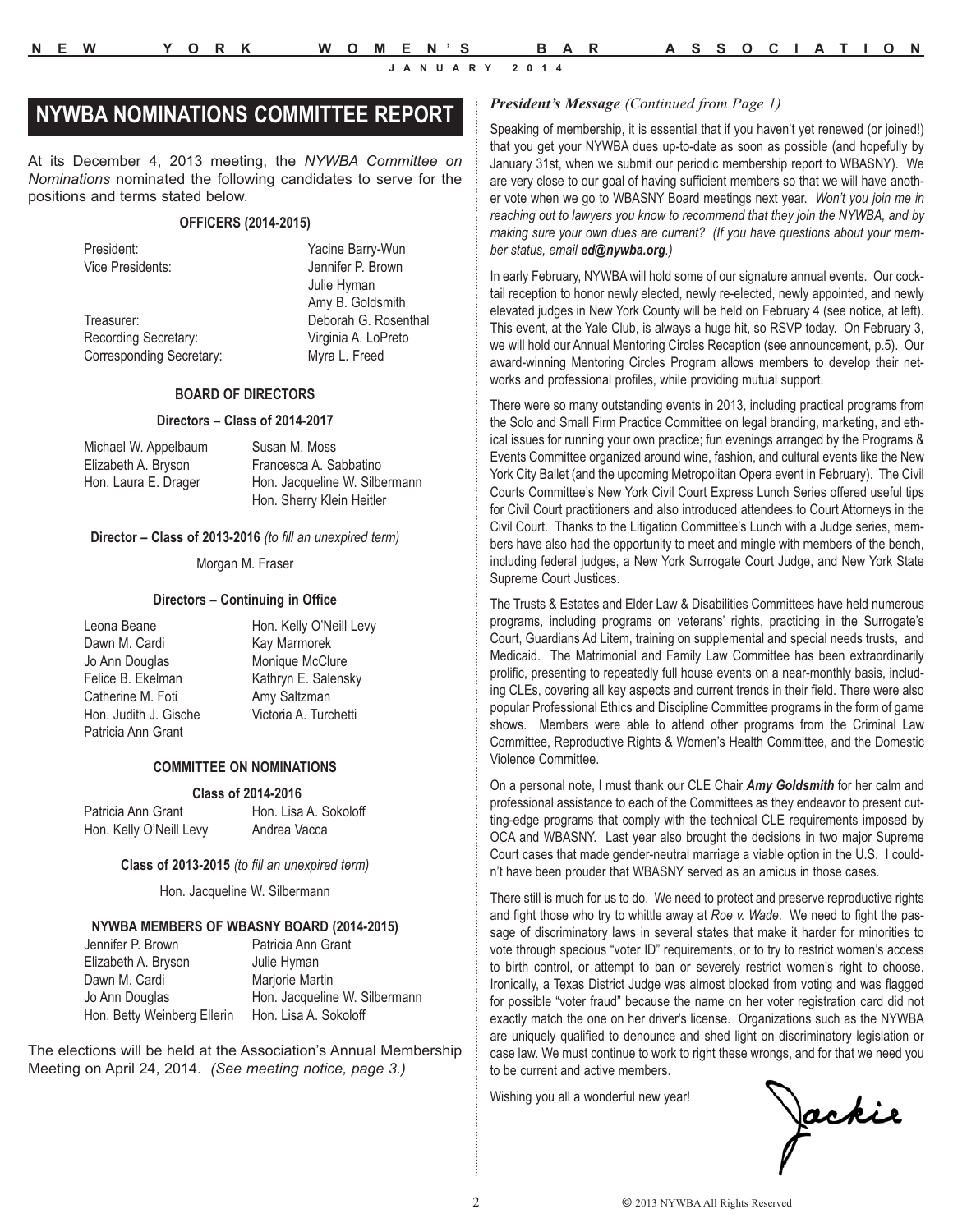# **COMMITTEE NEWS**

**• Civil Courts Committee** *"Express Lunch"* – **Jan. 14**, 1:00 p.m. – *"Noise Complaints and the NYC Noise Control Code."* See notice, p.5.

• **Criminal Law Committee Meeting** – **Jan. 13**, 6:15 p.m. See notice, p. 6.

• **Elder Law & Disabilities Committee CLEs** – *"Uniform Adult Guardianship Act*

*– What You Need to Know"* – **Feb. 27**, 6:15 p.m. (see notice, p. 7); *"Life Care – Wishes, Wants & Needs – Hospice and Palliative Care"* – **Mar. 20**; *"Retirement Planning (Social Security, Long-Term Care, Medicare"* – **April** (date pending); *"Article 81 Guardianship Proceedings"* – **May 1**. (Planning of later months' programs is underway, for updates see website calendar or email *ElderLawRSVP@nywba.org*).

• **International Human Rights Committee Meeting** – **Jan. 15**, 6:00 p.m. at Le Pain Quotidien, 81 W. Broadway, NYC - RSVP to *IntlChairs@nywba.org*. Tentative future meetings on **Feb. 12** & **Mar. 12**. Committee is planning a spring program on immigration and a summer CLE.

• **Litigation Committee Program** – *"Lunch with a Judge featuring Hon. Arlene Bluth"* – **Jan. 23** (see notice, p.11).

• **Matrimonial & Family Law Committee** meets the first Wednesday of most months. **Feb. 5 Program –** *"Life After Judgment – Handling Matters in the Post-Judgment Part"***; Mar. 5 Program –** *"Tax Issues in Matrimonial Law Cases (Part II)"* (for details on both programs see website calendar at *www.nywba.org*). All meetings are held at 6:00 p.m. at Blank Rome, LLP, 405 Lexington Ave. (The Chrysler Building), NYC (no admission after 6:30 p.m.). RSVP at *MFrsvp@nywba.org*. NOTE: You must be a current member to attend, and M&F programs routinely sell out so RSVP promptly.

• **Mentoring Committee –** *Annual Mentoring Circles Reception* **– Feb. 3** (see article and announcement, pp.1, 5).

• **Programs & Events Committee –** *"A Night at the Opera: 'Die Fledermaus' at the Met"* **– Feb 11**, 7:30 p.m. at the Metropolitan Opera House at Lincoln Center. Tickets will be \$50 per person (first come, first served) and include a glass of champagne or soft drink. Details will be posted soon on the NYWBA website. To RSVP in advance, email *EventsRSVP@nywba.org* and send check to NYWBA mailing address.

• **Solo and Small Firm Practice Committee Programs –** *"New Year's Financial Resolutions"* **– Jan. 23**, 6:30 p.m. at Reitler Kailas & Rosenblatt, LLC, 885 3rd Avenue, 20th Floor (btw. 53/54 Sts.), NYC; *"Women and Money"* **– Feb. 27** (location TBA). RSVP for either program at *SSFChairs@nywba.org*.

• **Students and New Lawyers Committee** meets on the second Thursday of most months at Blank Rome, LLP, 405 Lexington Ave. (The Chrysler Building), NYC. **Feb. 13 Program** – *"How to Get Organized Early, Prepare for the Bar Exam, and Keep Your Sanity"* (see notice, p.10).

• **Working Parents Committee** *"Brown Bag Lunch"* **– Jan. 14**, 12:30 p.m. (see calendar for location); RSVP to *WPChairs@nywba.org*.

#### **OTHER EVENTS**

• **Brooklyn Women's Bar Association / LeClair Ryan CLE on** *"Obamacare – American Care Act"* **– Jan. 21**, 6:00 p.m. (see notice, p.7).

• *"Inside The Partner Track"* – NYWBA is co-sponsor of this event, presented by **Arab American Bar Association** – **Jan. 15**, 6:00 p.m. (see notice, p.11)

• *Judiciary Reception* – **Feb. 4**, 6:00 p.m. (see notice, p.1)

• *Mock Trial Event* **– Jan. 25 to 27** – NYWBA members needed to serve as judges at at a major college mock trial event (see notice, p.5).

• **Women in the Law Committee of DRI –** *"Clients and Counsel: Partnering for Success"* **– Feb. 5 to 7** (see notice, p.8)

• *WBASNY Board & Committee Meetings* **– Jan. 25** – Restricted admission – If you are a NYWBA Delegate to WBASNY Board or a NYWBA representative to a WBASNY Committee, RSVP to *info@wbasny.org*. For info about the meetings, go to the NYWBA calendar on our website at *www.nywba.org*.

*Check the NYWBA Calendar at our website* **(www.nywba.org)** *for the latest info on meetings, programs & events.*

# **NOTICE TO MEMBERS – ANNUAL MEETING & ELECTIONS**

The **NYWBA Annual Membership Meeting** will be held on **April 24, 2014**, when the President & Treasurer will present reports on the State of the Association and its finances, and the Association will hold elections for Officer, Director, and Delegate positions. *(See p.2 for the NYWBA Nominations Committee Report, which includes a list of all open positions, terms of office and nominees, as well as a list of Directors continuing in office.)*

Article XIV, Section 1 of the By-Laws provides that only members who are in good standing and whose membership dues were received by *January 31, 2014* may vote at the Annual Meeting.

Article XVII, Section 10 of the By-Laws provides that any fifty members eligible to vote at the Annual Meeting may, by a writing delivered to the Corresponding Secretary not less than *forty days* prior to the Annual Meeting, propose candidates for officer or director positions to be voted on at the Annual Meeting. Such petition must be *received* no later than *March 15, 2014* and must be addressed to Corresponding Secretary Virginia A. LoPreto, New York Women's Bar Association, The Chrysler Building, 132 East 43rd Street, # 716, NYC 10017- 4019.

The Annual Meeting and Elections will be held at **Frankfurt Kurnit Klein & Selz, PC**, 488 Madison Avenue, 10th Floor, NYC (btw 51st/52nd Sts). Immediately after the elections, NYWBA will present an Ethics CLE Program *(details to be announced soon).*

# **WELCOME NEW MEMBERS**

Hirra Amin Lydia S. Antoncic Roberta A. Arnone Jennifer A. Becker Alyssa Bigley Esther B. Cajuste Alidia Clagett Deena M. Crimaldi Remi D. Flaishman Melissa K. Flores Elizabeth K. Friedrich Marin A. Gerber Rebecca Goldstein Katrina M. Goyco Justine R. Gray Katelyn Hafner Courtney A. Heizenrader Karen R. King Jennifer P. Klein Ranakdevi Londoner

Rose Ann Magaldi Lauren N. Mallin Debra L. Mechanick,Esq. Julia C. Papastavridis,Esq. Kathryn Scherpf Malaika N. Scott-McLaughlin Carla M. Seals Loran Shlevin Francine Shraga Anastazia Sienty Alyssa M. Smilowitz Nicole Smith Justine Stringer Shauna J. Tesser-Friedman Laura A. Zaccone Olga Zagika Alexandra Ziga

*as of 01/08/2014*

# **SUSTAINING MEMBERS**

With their generous contributions, our sustaining members make it possible for us to accomplish so much more. We honor and thank them for their support.

> Bettina B. Plevan Randy L. Shapiro Francine Shraga Hon. Leslie Crocker Snyder

> > *as of 01/08/2014*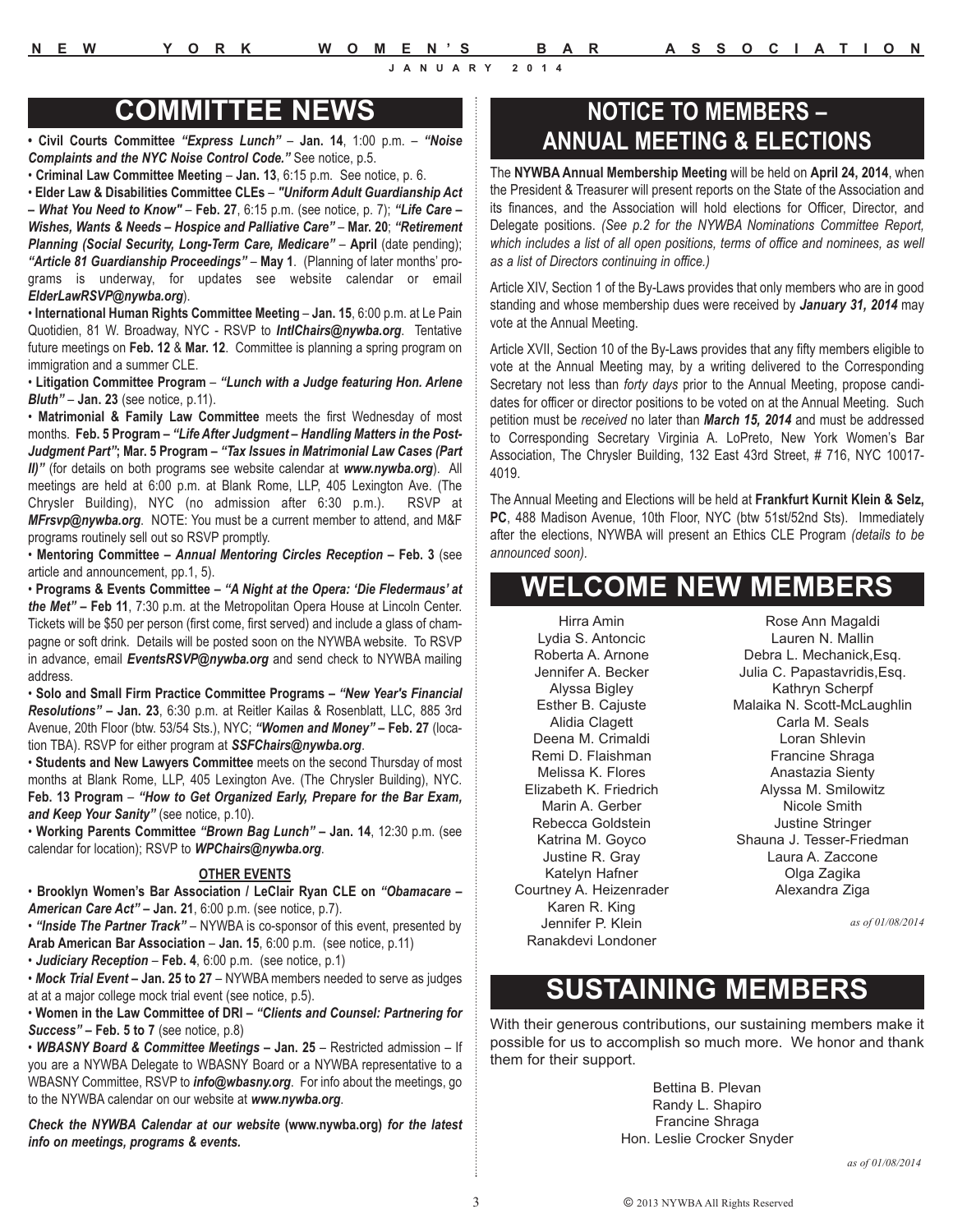# *How Does the Housing Part Work?* **Civil Courts Committee Program Shows Practitioners How to Understand and Navigate the City's Housing Court** *by Deborah A. Johnson, with Olivia Sohmer*

On Wednesday, November 13, 2013, the NYWBA Civil Courts Committee presented a lunchtime program at the New York Civil Court, 111 Centre Street, entitled *"How Does the Housing Part Work?" Deborah Rand*, Assistant Commissioner in charge of the Housing Litigation Division (HLD) at the Department of Housing Preservation and Development (HPD), led the panel, which included *Lynette Parker*, Supervising Attorney in the Manhattan Housing Litigation Division, and attorneys *Meryl H. Waxman* and *Robin LoGuidice*, both of whom have extensive experience handling landlord/tenant issues in private practice. The wellattended program was conceived by the Committee to address an ever-changing and often confusing area of private and public law for practitioners representing both landlords and tenants.

Before the Housing Part in Civil Court was created, violations of the housing code were handled in criminal court, Ms. Rand explained. During the Lindsay Administration, the state created the Housing Court to specialize in issues concerning the maintenance of housing stock and to resolve disputes between residential landlords and tenants. Section 110 of the Civil Court Act gives extraordinary powers to the housing court for "actions and proceedings involving the enforcement of state and local laws for the establishment and maintenance of housing standards, including, but not limited to, the Multiple Dwelling Law and the Housing Maintenance Code, building code and health code of the administrative code of the city of New York." N.Y. CCA. Law § 110. The powers of the Housing Court include: the imposition and collection of civil penalties; collection of costs, expenses and disbursements incurred by the City in the correction of a violation; and the issuance of injunctions and restraining orders for the enforcement of housing standards.

Cases brought by the HLD itself may include: 1) heat and hot water cases, where HLD seeks orders directing that heat and/or hot water be provided and maintained, and civil penalties; 2) comprehensive cases, seeking the correction of all outstanding violations in a building, compliance with Vacate Orders/Orders to Repair (these cases often lead to a defense of economic unfeasibility, described below) or with the Alternative Enforcement Program's ("AEP") Orders to Correct, and civil penalties; and 3) Access Warrant cases, where HLD seeks a court order for access or compliance with outstanding violations in situations where the owner or its agent has denied HPD or its contractors access to a building to inspect and/or make repairs. HLD also collects money judgments from owners. In many cases, collection entails locat-

ing responsible individuals / companies and taking various steps, such as seizure of accounts and property, to enforce outstanding money judgments.

In Vacate Order cases, the owner often alleges a need for more time to make the repair than the court has given. HPD does not always oppose such a request, especially where the owner has shown why the request is made and the length of additional time sought. In *HPD v. Cham Whang* (Civil Court, Queens County: Housing Part C, 2010), an Access Warrant case was brought by order to show cause to allow HPD to access the building to make necessary repairs. The respondents raised defenses but provided no evidence of having made the repairs. It was found that the building owner had not made the repairs ordered under the AEP Order to Correct, and "the respondents' primary interest has not been the tenants in occupancy, but in keeping the potential lien costs down to make the building more marketable." HPD's order to show cause was granted. In *HPD v. Kelly Street Realty* (Civil Court, Bronx County: Housing Part H, 2009), HPD won full access to make all repairs that it had found necessary, after providing testimony from the construction manager on the project.

The HPD through its Litigation Division also initiates '7A' cases, seeking the appointment of an administrator to manage a building pursuant to Article 7A of the Real Property Actions and Proceedings Law, which provides that an owner may be removed from management and control of a building if its condition constitutes a danger to life, health, and safety.

Certain zoning districts have a special requirement that landlords cannot make alterations to a building without first obtaining a "Certification of No Harassment." Under local law, owners of single room occupancy (SRO) multiple dwelling must obtain a Certification of No Harassment from HPD before applying to the Department of Buildings (DOB) for a permit to demolish or reconfigure such buildings. This process is intended to ensure that owners do not further their proposed demolition or construction project by harassing tenants into leaving. Similar protection has been extended to the neighborhoods of Clinton, Hudson Yards, West Chelsea and portions of the Garment District in Manhattan, and to Greenpoint / Williamsburg in Brooklyn. HLD investigates to determine whether harassment occurred during the statutory review period. If HPD determines that there is reasonable cause to believe that harassment has occurred, HPD may present the case to the Office of Administrative Trials and Hearings (OATH). A finding of harassment prevents the owner from obtaining a demolition or alteration permit for three years.

The Alternative Enforcement Program, as amended by the City Council in 2007, dictates more stringent enforcement of repairs for the two hundred worst buildings in the City. The AEP provides HPD with the ability to identify the most distressed multiple dwellings and ensure that violations – and the conditions that caused by the violations – are corrected. An AEP order will usually specify a more comprehensive mandatory repair, as opposed to citing a violation of code. It also allows HPD to place a lien on the property for the cost of repairs.

The constitutionality of the AEP has been challenged and upheld. The panel provided the example of *507 West 170th Street L.P. v. HPD*, 2011 N.Y. Slip Op. 31060(U) (Supreme Court, New York County), where a building owner sued HPD under Article 78 to vacate a correction order, claiming it had made 80% of repairs ordered under the AEP, and that the order itself was arbitrary and capricious. The Court found there was a reasonable basis for the order.

Aggrieved tenants may also bring cases in the Housing Part against building owners for claims of lack of heat or hot water, failure to correct such violations within a prescribed period of time, and for false certification that the violations have been addressed. Section 27-2115 of the Housing Maintenance Code (HMC) empowers the Court to find violations and to issue "Orders to Correct" and civil penalties. *N.Y. ADC. Law § 27-2115*. More than half of the cases against landlords in the Housing Part are brought by tenants or tenant groups, and by statute HPD is brought in as a necessary defendant. In most cases, HPD is looking for the same relief as the tenants: correction of violations and cessation of harassment.

HPD has nearly forty attorneys across the five boroughs in its Housing Litigation Division and must prioritize building-wide and other egregious violations. However, even in cases brought by tenants, HPD is a statutory defendant and the HPD/HLD attorneys are in the courtroom at the HP Part and actively and tenaciously involved in almost every case. As Ms. Parker of the Manhattan HLD said, it is not necessary for litigants to get overly aggressive with the HPD, as HPD does not want to have to go in and make the repairs itself, and so has a shared interest in seeing that if landlords do not effectively dispute the existence of a violation, they are ordered responsible for its correction. If a tenant's complaint of harassment is found to be frivolous, however, the plaintiff can be required to pay the landlord's attorney's fees.

Ms. Rand cited *289 Grand Street Tenants Association, et al. v. Wong's Grand Realty Corp, et al.*

*(Continued on Page 7)*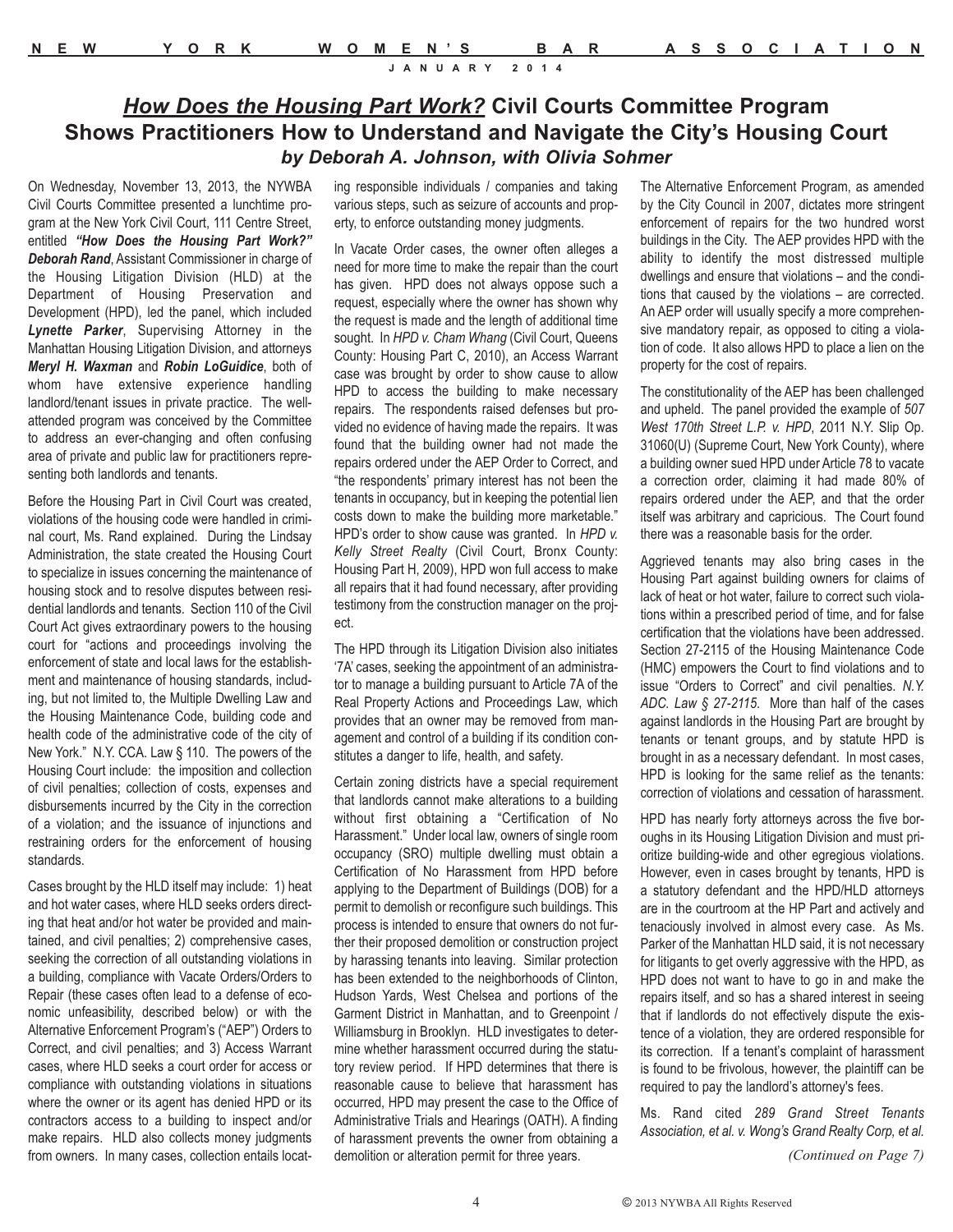**NYWBA Civil Courts Committee**  *presents*

*"Noise Complaints and the New York City Noise Control Code"*

*featuring*

**Charles Shamoon, Esq.**, *Assistant Counsel, NYC Department of Environmental Protection*

Join us at the next NYWBA Civil Court Express Lunch event, which will cover noise complaints and the scope and enforcement options under the New York City Noise Control Code. Speaker Charles Shamoon will provide insights based on his expertise and experience. Current and prospective members are welcome.

**Date: Tuesday, Jan. 14, 2014,** 1:00-2:00 p.m. **Place: New York Civil Courthouse,** 111 Centre St., 12th Floor Boardroom, NYC **Cost: FREE RSVP:** *CivilCourtsChairs@nywba.org*

*Due to space limitations, advance registration is required.*

#### **The Non-Profit Empire Mock Trial Association ("EMTA") and NYU Mock Trial**

*are pleased to invite NYWBA members to judge*

# *The Eighth Annual Downtown Invitational Mock Trial Tournament*

Each year this tournament brings together sixteen of the top collegiate trial advocacy teams. This year's tournament includes Harvard, Columbia, NYU, Virginia, and the defending national champion, Florida State University.

EMTA & NYU Mock Trial rely on local lawyers to serve as volunteer judges to score the competitors in four preliminary rounds and help teach talented, motivated college students about the law. No litigation experience is required, and you can judge in as many or as few of the rounds as you like. If you bring a friend or colleague to co-judge with you, we will even make sure to pair you together in the same round!

| Date:  | Saturday, Jan. 25, 2014 to                    |
|--------|-----------------------------------------------|
|        | Monday, Jan. 27, 2014                         |
|        | Time: Saturday & Sunday:                      |
|        | 10:30 a.m. $-1:30$ p.m., 3:00 $-6:00$ p.m.    |
|        | Monday: 9:30 a.m. - 12:30 p.m.                |
| Place: | Kings County Supreme Court,                   |
|        | 320 Jay St., Brooklyn, NY                     |
|        | RSVP: Visit http://www.empiremocktrial.org/   |
|        | site/judge/ for more info and to complete the |

judge registration form.

# **Annual Enrollment Period Now Open for NYWBA's Innovative Mentoring Circles Program; Reception Planned for February 3, 2014** *By Andrea Vacca*

NYWBA's award-winning Mentoring Circles Program allows members at all stages of their careers to join with their peers to foster their personal and professional development. By matching members from different practice areas and life experiences into "circles" that meet throughout the year, participating members benefit from direct mentoring, as they share ideas for meeting challenges in their careers and personal lives in a supportive and encouraging environment.

Once a year, we open the roster for mentoring circles membership and hold a reception where existing and new mentoring circle members come together and network with members of other circles. The featured speaker at this year's Mentoring Circles Reception on February 3, 2014 is *Sharon Melnick, Ph.D.* (see the Reception announcement below.)

Whether you are a long-standing member or are new to the program, *you must be a current member of the Association to participate in the Mentoring Circles Program.* To join or renew your NYWBA membership, go to our secure online membership form at www.nywba.org/membership. (If you have a question about your membership status or would prefer a paper membership form, contact NYWBA Executive Director Karen Lu as soon as possible at ed@nywba.org.)

*Andrea Vacca, Esq., is Co-Chair of the Mentoring Committee. At her firm, Andrea Vacca, P.C., Ms. Vacca works exclusively with clients who are dealing with divorce, separation and other family law issues and helps them amicably resolve their matters using collaborative law principles, settlement and mediation.* 

# *Annual Mentoring Circles Reception* **February 3, 2014, 6:00 p.m.**

**Covington & Burling LLP**

New York Times Building, 620 Eighth Ave., NYC (between 40th / 41st Sts.)

#### **RSVP at** *www.nywba.org/MentoringCircles*

This year's reception will feature an insightful discussion led by an author who has researched and developed tools and techniques for staying resilient and productive even under chaotic and everchanging circumstances:

#### *Sharon Melnick, Ph.D.*

Author of the Highly-Acclaimed Book *Success Under Stress: Powerful Tools for Staying Calm, Confident and Productive When the Pressure's On*

The Mentoring Circles Reception is open at *NO CHARGE* to all *current* members\* who have expressed an interest. Register for the Reception at *ww.nywba.org/MentoringCircles*.

New Mentoring Circles are being formed now (see article, above), so new applicants should submit their information ASAP.\*\*

\* If you are not a current NYWBA member, join or renew using our secure online membership form at *www.nywba.org/Membership*.

\*\*If you are not yet part of a circle but would like to be, email *MentoringCircles@nywba.org*, with your name, mailing address and contact info; bar admission year (or anticipated year); and area(s) of practice.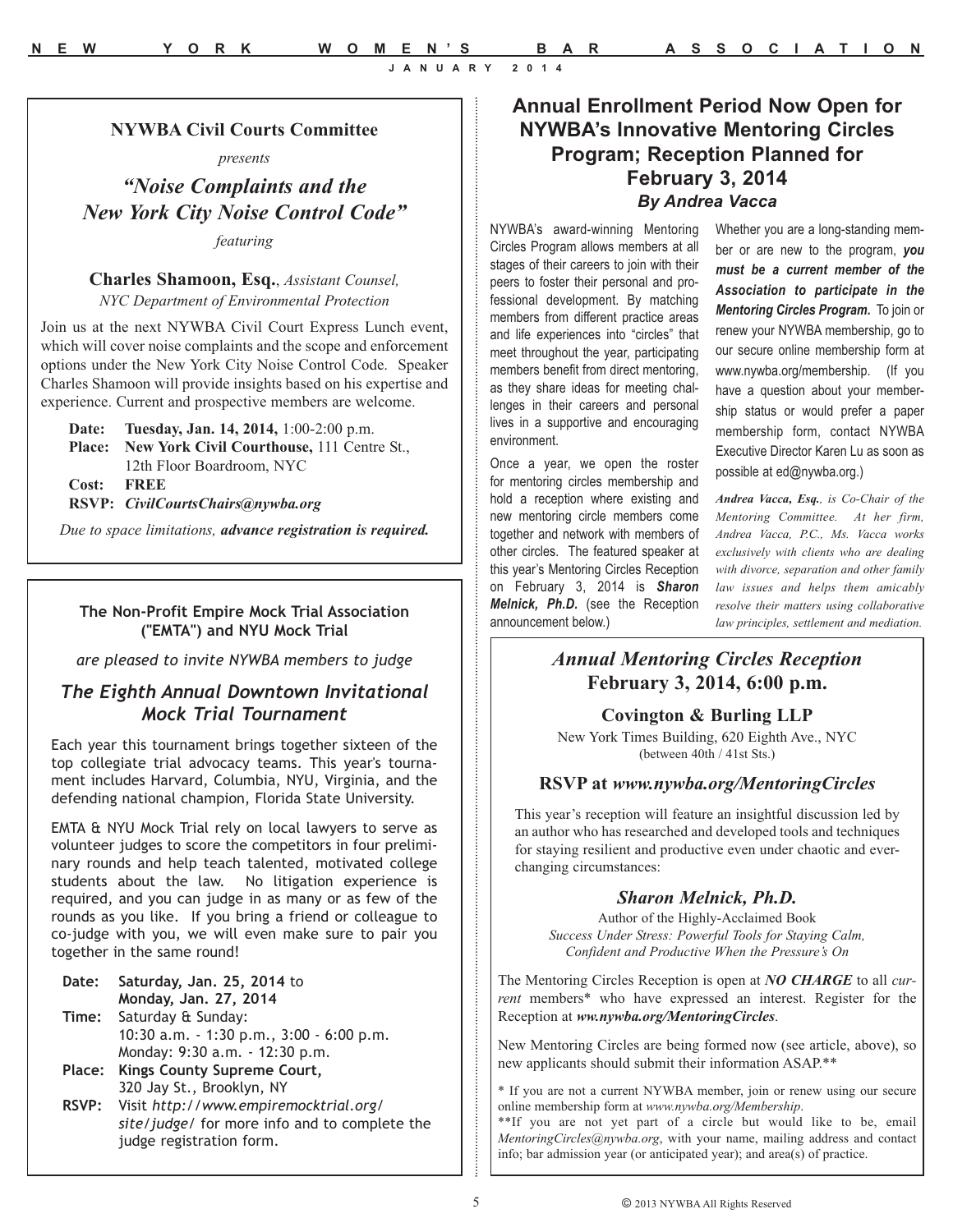# **Members and Guests Enjoy a Beautiful Fashion Event Under an Early Fall Sky** *By Diana G. Browne*

On September 25, 2013, NYWBA members and guests enjoyed a wonderful fashion event in a sky terrace in the Financial District. The weather was perfect for an early fall outdoor event, where we mingled and networked, enjoyed wine and hors d'oeuvres, and admired and purchased clothing and jewelry by J & A.

J & A, which graciously hosted the event, is a small company that does business in the United States and in India. It is dedicated to the production of fashionable clothing for American business and professional women. The company is also committed to ethical manufacturing standards and ensuring that women and men in India who produce the clothing can lead better lives and provide educational opportunities for their children.

In addition to clothing, J & A also has a line of beautiful jewelry, primarily bead necklaces, created in the U.S. The company is owned by the family of member *Ami Prabhu-Mahabaleswara*, including Ami's mother *Aurelia Pais*, who lives in McLean, VA and designs and creates the jewelry, and her mother-in-law, *Jyoti Mahabaleswara*, who lives in Bangalore and oversees production of the clothing. We were honored that Ami's mother, mother-in-law and sister-in law (*Mala Prabhu*) attended the event and acted as charming hostesses. (In accordance with the policies of her employer, Ami is not involved in the business.)

The clothing and jewelry were beautiful, as well as being quite reasonably priced, and attendees enthusiastically purchased many items during the course of the evening. Everyone agreed that the event was a great success and that we should have another fashion event in the future.

Many thanks to J & A and to Ami's family for hosting this lovely evening, and to Ami who was instrumental in the planning. I also want to thank especially *Kay Marmorek*, my Co-Chair of the Programs and Events Committee, for her hard work in making this evening so special, and to Executive Director *Karen Lu* for handling the RSVPs.

The Committee meets regularly to plan events and programs. If you have ideas or would like to join the Committee, contact us at *Events@nywba.org*.

*Diana G. Browne co-chairs the Programs, Events and Arrangements Committee, a Standing Committee established by the NYWBA By-Laws. She is a corporate lawyer in private practice.*

### *NYWBA Newsletters Are Available Online*

The current issue of the NYWBA Newsletter, along with past editions (back to 2004), is available online at *www.nywba.org/members*. As part of our "green" initiative, half of our Newsletters now appear only in an electronic format. The "eNews" editions have the same layout and all of the great articles, photos and announcements as the print editions. You can easily read the eNewsletter on your computer or print it out.

**Note:** *You must have the current user name and password to access the "Members Only" areas of the NYWBA website where the electronic editions of the Newsletter can be found. If you are not yet a member for 2013-2014, please join or renew using our secure online membership form at www.nywba.org/membership. Contact Executive Director Karen Lu (*ED@nywba.org*) to inquire about your membership status.* 



*Members Judith Rifkin and Susan Jill Hochberg with Board member Myra Freed (l-r)*



*Programs & Events Co-Chairs Diana G. Brown (left) and Kay Marmorek (Board member, second from right) greet member Ami Prabhu-Mahabaleswara (second from left) and Aurelia Pais, J & A proprietor (& Ami's mother) (far right)*

### **Criminal Law Committee Meeting Monday, Jan. 13, 2014**

The NYWBA Criminal Law Committee, chaired by *Fran Hoffinger*, *Isiris I. Isaac,* and *Nicola R. Duffy*, invites current and prospective members to join them at this meeting to kick off the new year. Join in planning programs and events (including CLE programs) and discussing other activities for 2014.

| Date: Monday, Jan. 13, 2014             |
|-----------------------------------------|
| <b>Time:</b> 6:15 p.m.                  |
| <b>Place:</b> Hoffinger Law Firm LLP    |
| 150 East 58th St., 19th fl., NYC        |
| RSVP: Email fhoffinger@hoffingerlaw.com |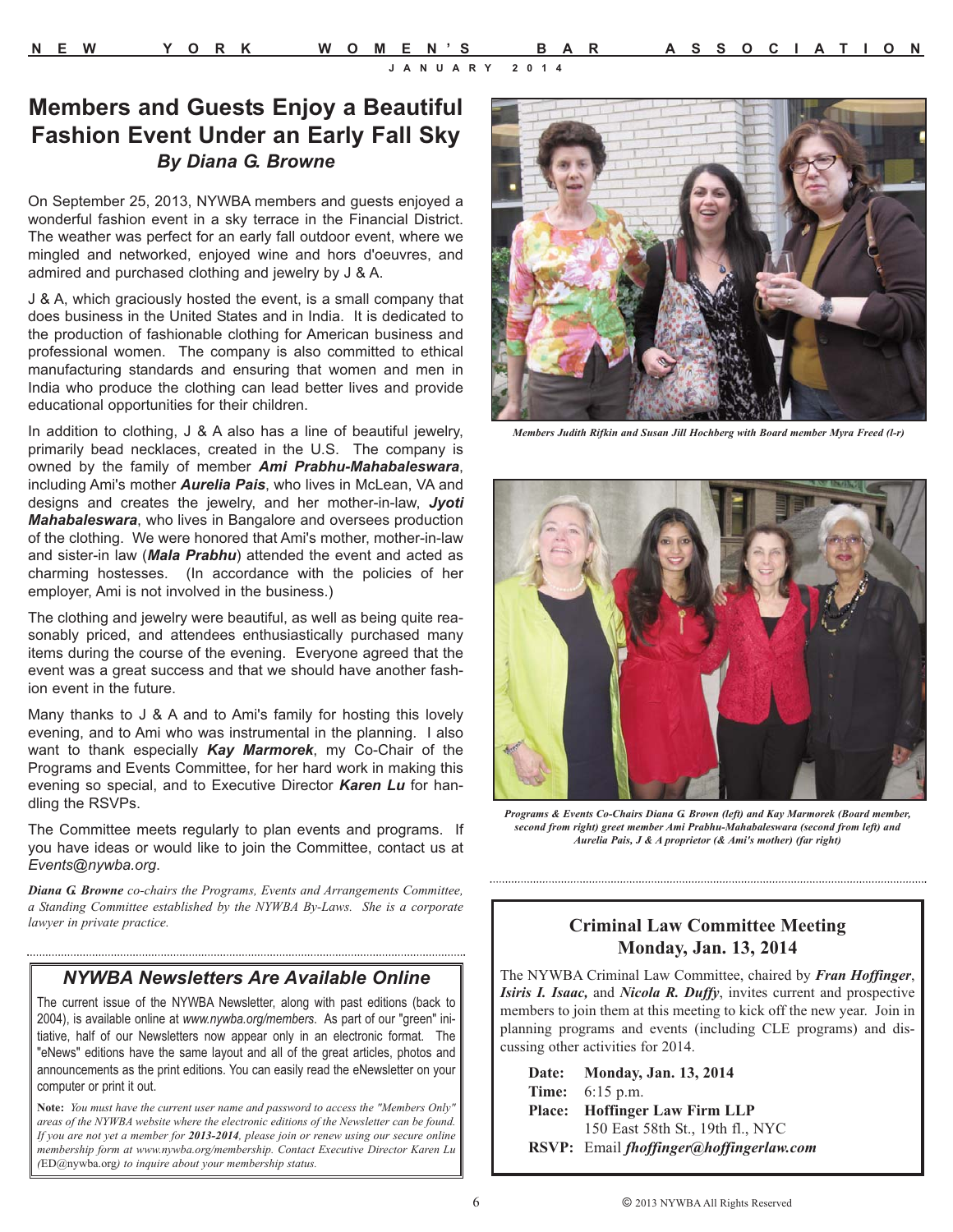Brooklyn Women's Bar Association and LeClair Ryan are proud to present a CLE Program

# *"Obamacare: The Affordable Care Act Overview and Update"*

*featuring* **Neil K. Ekblom, Esq.**

Healthcare Litigation Attorney, LeClair Ryan

| Date:            | Tuesday, Jan. 21, 2014                    |  |
|------------------|-------------------------------------------|--|
| Time:            | $6:00$ to $8:00$ p.m.                     |  |
| <b>Location:</b> | <b>Brooklyn Bar Association</b>           |  |
|                  | 123 Remsen St., Brooklyn, NY              |  |
| CLE:             | 2.0 CLE Credits (Prof. Practice)*         |  |
| Cost:            | Free - BWBA Members**                     |  |
|                  | \$20 - Members of other WBASNY chapters** |  |
|                  | \$90 - Non-members***                     |  |
|                  | (NYWBA free CLE program does not apply.)  |  |
| RSVP:            | Email jenfiorentino@aol.com to register.  |  |

*\*CLE:* Brooklyn Women's Bar Association is a chapter of the Women's Bar Association of the State of New York. LeClair Ryan is an accredited CLE provider. The NYS CLE Board has approved the above-listed credit hours for established attorneys only.

*\*\*Membership:* To obtain \$20 rate you must be member of NYWBA or another WBASNY Chapter; go to www.nywba.org/Membership to join or renew using our secure online membership form.

*\*\*\*Financial Hardship Scholarships:* Full and partial scholarships based on financial need are available. To apply, contact BWBA CLE Chair Terri Ciccotto at 646-386-5655. All requests are confidential.

# *Save the Date!*

**Thursday, February 27, 2014**

**NYWBA Elder Law & Disabilities Committee**

*presents* 

# *"Uniform Adult Guardianship Act – What You Need to Know"*

*featuring Elder Law & Estate Planning Attorney* 

# **Ron Fatoullah, Esq.**

Mark your calendars for this cutting edge program! Planning is underway, and details will be available on the website calendar and in the February Newsletter.

|                   | <b>Time:</b> $6:15 \text{ p.m.}$                         |
|-------------------|----------------------------------------------------------|
| <b>Place:</b> TBA |                                                          |
|                   | Cost: No charge for Women's Bar members*                 |
|                   | <b>RSVP:</b> To save your spot, email your name, contact |
|                   | info and membership status to                            |
|                   | ElderLawRSVP@nywba.org.                                  |

*\*Membership: If you are not a current member, go to www.nywba.org/membership to join or renew.*

#### *Civil Courts Committee Program (Continued from Page 4)*

*v. HPD and the City of New York* (Civil Court, New York County: Housing Part B, 2010) as a case with a happy ending. A building in Chinatown had suffered damage when neighboring buildings succumbed to fire. The DOB and HPD issued vacate orders for the premises. The tenants sought to have repairs made so they could return to their homes. The landlord's primary defense was the economic infeasibility of making the repairs, assessed by comparing the cost of repairing the building to the anticipated value of the restored structure. After much testimony and documentary evidence and years of litigation, including an inspection of the building by the Court, the Court ruled that repairs suggested by the petitioners and HPD were necessary and feasible. Eventually, the repairs were made and everyone, including the tenants and the owners, moved back in.

Responding to participants' questions regarding noise issues, Ms. Rand and Ms. Parker clarified that the Housing Maintenance Code does not deal with noise complaints, which are a Department of Environmental Protection (DEP) issue, and may also fall under the City's Building Code. Noise issues are very tricky to demonstrate, as the alleged violations are rarely continuously apparent or easily identifiable. It is the landlord's responsibility to cure the condition, in order to provide a reasonable, habitable environment and quiet enjoyment. Therefore, if a landlord is on notice of a nuisance caused by a tenant, the landlord may be obligated to send a notice to cure, or even initiate a nuisance holdover. Tenants may seek redress against landlords for unreasonable nuisance in Supreme Court.

During additional Q&A, it was revealed that, generally, landlords cannot sue tenants in the Housing Part for access to their apartments for repairs. However, building owners can sue in Supreme Court, and HPD might get involved if, for instance, a tenant denies access and an Access Warrant is needed.

Finally, if a tenant does not allege a particular violation in a complaint, a participant asked why HPD representatives often ask "what else is wrong in your apartment?" Ms. Rand responded that it is the obligation of HPD to enforce the housing maintenance code and preserve housing stock in New York City. While some people raise unnecessary complaints, more often than not, tenants are scared and only complain about the worst things. She also offered that it is beneficial to the owner to know about all conditions and correct those that could become actual violations.

NYWBA expresses its thanks to the esteemed panel and to Civil Courts Committee Co-Chairs *Hon. Andrea Masley*, Judge of the Civil Court, *Melissa Ephron-Mandel, Esq.*, and *Meryl H. Waxman, Esq.,* for organizing this event.

The Civil Courts Committee is proud to announce that its January program will discuss the issue of noise complaints and the New York City Noise Control Code. Our featured speaker will be *Charles Shamoon, Esq.*, Assistant Counsel, NYC Department of Environmental Protection. The **free** event will be on January 14, 2014 at 1:00 pm at the Civil Courthouse, 111 Centre St., NYC. For more details, see the event announcement on page 4.

*Deborah A. Johnson, Esq. practices commercial litigation in private practice and is member of the Civil Courts Committee. Olivia Sohmer, Esq. is a solo practitioner who has volunteered in the Housing Court Help Center and Volunteer Lawyer for the Day programs.* 

NYWBA wishes to acknowledge the generous gift from

### *FOUNDER AND PAST PRESIDENT HON. FLORENCE PERLOW SHIENTAG (1908-2009)*

Her financial bequest has helped to underwrite the cost of this newsletter and several CLE programs mentioned herein.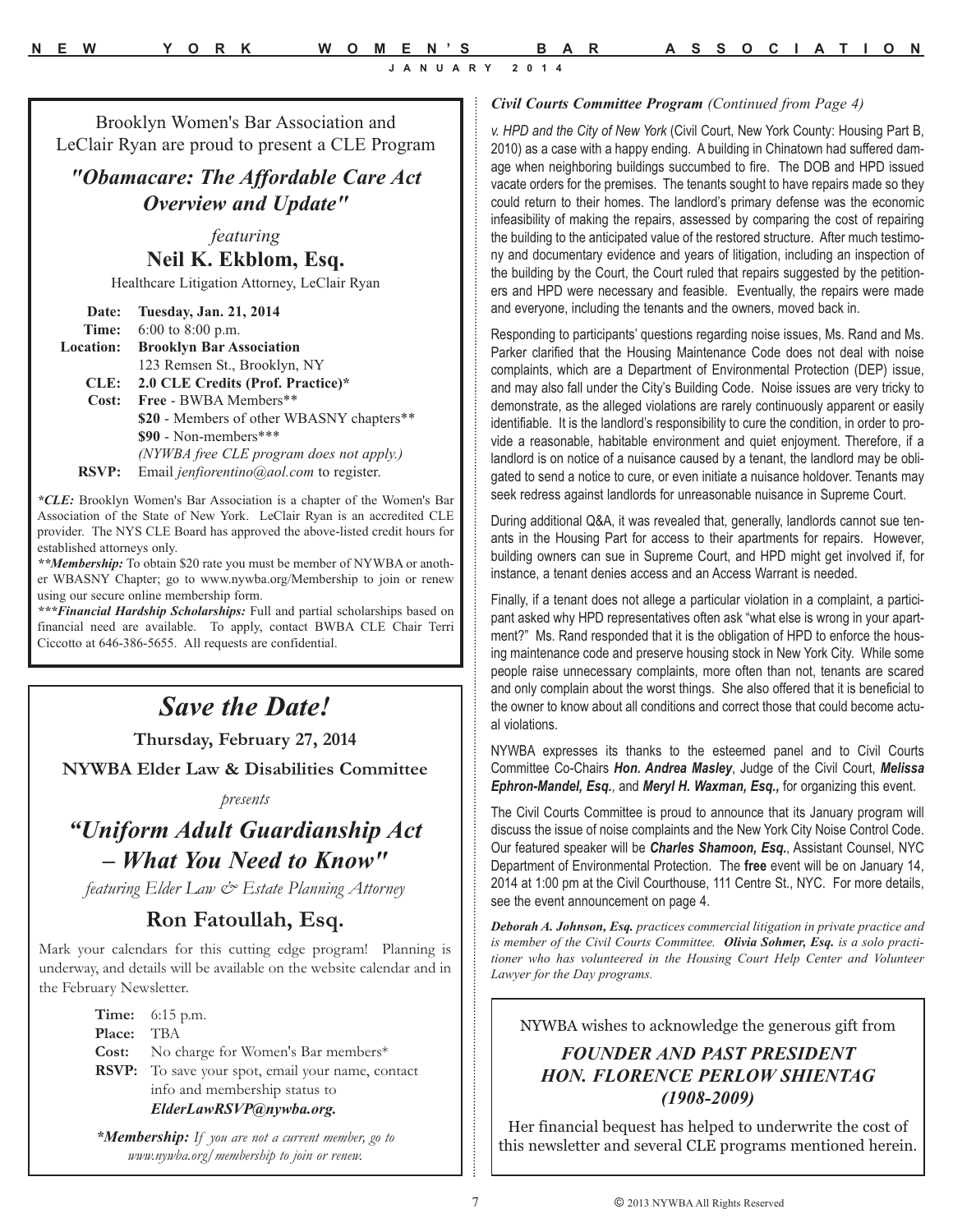# **Members and Guests Network, Learn, and Enjoy a Great Evening at "Wine 101" – a Wine and Cheese Tasting Event** *By Diana G. Browne*

On October 24, 2013, NYWBA members and guests networked, enjoyed lovely wines and artisanal cheeses, and learned wine basics at *"Wine 101"* – our second annual wine and cheese tasting event at "Stash," a fun hot spot located on the border between Greenwich Village and Chelsea.

We tasted six wines and a grappa, all produced by the Hudson-Chatham Winery, located in Columbia County between the historic towns of Hudson and Chatham, and presented by the vintners, *Dominique and Carlo DeVito*. The winery has been voted the Capital Region's Best Local Winery, and its wines have won multiple medals and received high scores from *Wine Spectator* and *Wine Enthusiast* magazines.

The wines at our event, all hand-made in small batches from Hudson Valley grapes, ranged from dry whites to full-bodied reds and from sweet wine to dessert wine. The tasting ended with grappa. The wines that we tried included a 2012 Estate Seyval Blanc, a fruity but dry white wine aged with some oak and reminiscent of a chardonnay; a dry white Riesling, which was a touch sweeter than the Seyval Blanc but still crisp and dry with notes of green apple; a 2011 Baco Noir Proprietor's Reserve, a delicious dry red with notes of dark cherry, plum, and vanilla; and a 2011 Field Stone Baco Noir Old Vines, a rich and flavorful red created by aging the wine for an additional eight months in a tank that included stones from the winery's field and additional locally-toasted oak. These dry wines were followed by a sweet Lindenwald White, which tasted of wild grapes; and Highlands Ruby, a dessert wine in a classic port style made with red wine grapes and aged a year or more in French oak. We finished with a Grappa Reserve, which was made by distilling pressed grape skins and then aged in oak for even more complexity of flavor. The wines were very popular, and many attendees purchased bottles to take home, enjoy over the holidays, or give as gifts.

To accompany the wines, we tasted three different Hudson Valley cheeses, including a buttery and dense triple crème Camembert from Old Chatham Sheepherding, made predominantly from sheep's milk but also with a bit of cow's milk; Hudson Red, a washed rind cow's milk tomme-style cheese from Twin Maple Farm (the 2012 Gold Medal Winner in the World Jersey Cheese Awards); and pumpkin chevre, a seasonal goat cheese offering from R & G Cheese Makers. We also tasted a horseradish blue cheese spread, made for Hudson-Chatham Winery by a creamery in Saratoga, NY, as well as ginger agave cashews, made by Tierra Farm in Columbia County, NY.

Taking a brief break from tasting and mingling, we were then treated to an enlightening Q & A session in which Dominique and Carlo answered wine-related questions, such as the meaning of tastes when describing wine (such as tobacco, earth, fruits), suggested pairings of wine with holiday meals, and why wines can cause headaches.

The event was held in the perfect space – an elegant night club / lounge / event space called "Stash," located on the lower level below the popular SNAP Sports Bar on 14th Street, with its own discrete entrance.

The space was generously made available to us (at no cost) by proprietors *Jordan Harris* and *Justin McManus*, and by Jordan's cousin *Alan Sclar, Esq.* of Sclar Adler LLP. Many thanks to them, and to Dominique and Carlo DeVito and the Hudson-Chatham Winery, for a very special evening. For further information about the winery, go to *www.hudson-chathamwinery.com*. For information about the SNAP Sports Bar and the Stash event venue, go to *www.snapsportsbar.com*.

I also want to thank **Kay Marmorek**, my Co-Chair of the Programs & Events Committee for introducing us to the vintner and for all her hard work in making this

#### **DRI's Women in the Law Committee**

*proudly presents*

# *"Clients and Counsel: Partnering for Success"*

*featuring*

**Pamela B. Burke** *General Counsel, CRC Health Group Inc.*

**Jason R. Groves**

*Executive Vice President, Medifast Inc.*

### **Jaime Myers**

*Corporate, Litigation & Public Policy Counsel, Caterpillar Inc.*

### **Patricia E. Ratner**

*Managing Attorney, Electric Insurance Company*

This seminar will help in-house and outside counsel partner with their clients and counsel. It will demonstrate advanced negotiation and mediation techniques and provide perspectives on valuing cases and developing winning strategies. It will also teach attendees ways to develop a personal brand to advance their careers. This seminar features distinguished faculty from around the country, including an Arizona Supreme Court Justice, in-house counsel from some of the most recognized companies in America, experienced trial lawyers, and nationally prominent litigation consultants.

| Date:     | Feb. 5-7, 2014                                |
|-----------|-----------------------------------------------|
| Location: | Firesky Resort, Scottsdale, Arizona           |
| Cost:     | $$985 - Non-member of DRI$                    |
|           | $$755 - DRI$ Members                          |
|           | \$500 – DRI Members in Government             |
|           | <b>Free</b> – DRI Members who are In-House    |
|           | Counsel or Corp./Ins. Claims Executives       |
|           | (This event is presented by DRI, not NYWBA,   |
|           | so our "free CLE" program does not apply.)    |
| RSVP:     | For more information and to RSVP, visit       |
|           | http://www.dri.org/Event/20140208             |
| Note:     | Advanced registration by mail closes 1/17/14; |
|           | online registration closes 1/31/14            |
|           |                                               |

evening such a success. Thanks as well to NYWBA Executive Director *Karen Lu* for handling the RSVPs and finances, and to past President *Elizabeth A. Bryson* for her support with the event announcements.

The evening was very successful. It was well attended, everyone had a great time, and we got some new NYWBA members, as well as new Committee members, as a result of the event.

The Committee meets regularly to plan future events and programs. If you have ideas for other fun evenings or would like to join the committee, please contact us at *Events@nywba.org*.

*Diana G. Browne co-chairs the Programs, Events and Arrangements Committee, a Standing Committee established by the NYWBA By-Laws. She is a corporate lawyer in private practice.*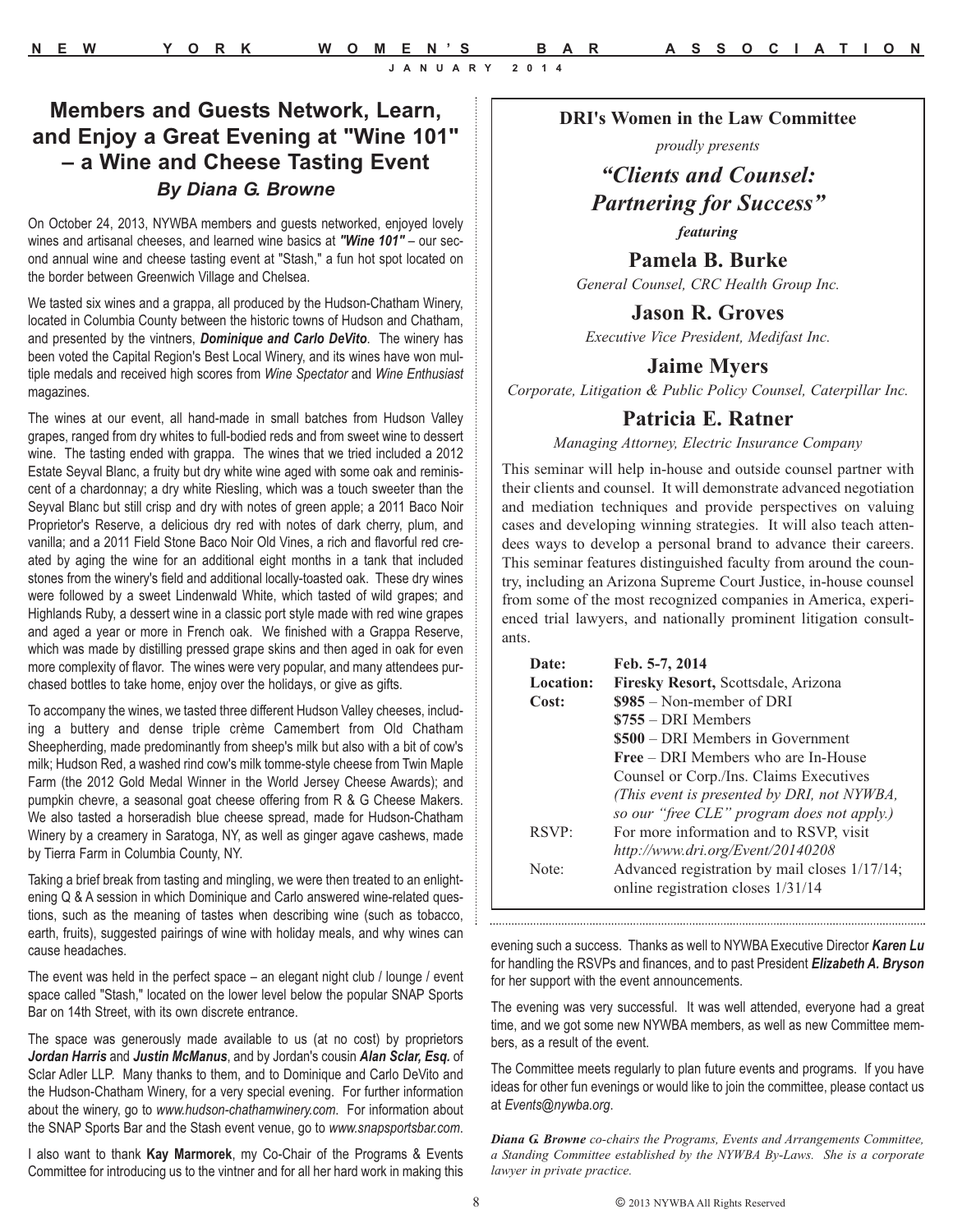# **Solo & Small Firm Committee Hosts Program on** *"How to Start and Grow Your Own Practice"* **By Wendy A. Harris**

On October 17, 2013, the NYWBA Solo and Small Firm Practice Committee hosted an event entitled "How to Start and Grow Your Own Practice." The event, led by Co-Chairs *Jocelyn L. Jacobson* and *Elisabeth Ames*, provided both new and seasoned practitioners with invaluable tips for setting up and growing their practices.

Ms. Ames provided attendees with a list of twenty-two key considerations relevant to running a successful practice, which fell into the broader categories of: professionalism and collegiality, financial goals and client base, office management and staffing, practice niche, and quality of life. The group discussed the importance for a solo or small firm practice at any stage in their development to think through and revisit these issues. The discussion included concerns faced by both established solo and small firms, as well as newly-formed firms and practices.

In bringing together those with substantial experience and those just starting or considering a solo practice, the event effectively served as a platform for participants to share strategies for building a successful practice. Some of the key points that emerged from those discussions are outlined below.

• Fees and Billing: The group discussed pricing and billing concerns, such as setting billing rates and/or retainer amounts, when to discount fees, and the pros and cons of working on contingency. Suggestions included discounting bills if a client pays within 30 days, in order to encourage timely payments; and showing all discounts on a bill, including for work done but not charged to the client. Attendees also discussed when or whether to work on contingency, or perhaps to use a hybrid contingency / fee arrangement so that the client pays something as the case proceeds, and thus has less incentive to let a case continue indefinitely. One participant shared her practice of crediting any consultation fees to the retainer, so that there is an incentive for the client to retain her after that consultation.

Several participants expressed having difficulty in asking for a large retainer or to pay the attorney's "full" undiscounted billable rate (an issue that, although not unique to women lawyers, tends to raise its head frequently). Some practitioners resolve the issue by instituting a practice of waiting a day after an initial client meeting, and confirming the rate by email, before having a follow-up discussion.

• Marketing and Advertising: The participants discussed creative ways to advertise and reach a wider client base. In addition to more typical forms of networking, such as using LinkedIn and referral services, participants suggested hosting non-legal events at the lawyer's or firm's offices. For example, an employment law attorney could hold a seminar on how to write a resume, or how to review one. Another option is to hold a client networking party to introduce clients who share similar professions and/or interests. Using non-traditional ways of fostering client goodwill reminds clients of the attorney's skills, availability, and the fact that she always has their interests in mind.

The group also discussed whether and in what circumstances client endorsements may be helpful in marketing, and whether they are permitted under the ethical rules. The group agreed that a longer discussion of the governing rules is warranted, and that the Committee should consider organizing a potential CLE program on this topic.

• Office Space and Staffing: It was noted that for those starting out, a virtual office, and the ability to use temporary staff working at a remote location, may be the most economical way to meet administrative and staffing needs. Others have utilized a co-working arrangement, sharing office space with other solo practitioners or with a small firm, which has the benefit of allowing for shared costs, as well as offering collegiality. For those with a more established practice, each should consider when it is appropriate to begin hiring a more permanent staff as the business grows.

• Professionalism/Collegiality: Finally, the group discussed ways to grow professionally by supporting and participating in the legal community. Specific ideas included providing volunteer legal services (after receiving appropriate training, such as from a non-profit or bar association) in order to grow an area of practice, participating in conferences as a speaker, and finding mentors (such as through the NYWBA Mentoring Circles Program). Solo practitioners can also find informal support groups through bar associations or by sharing office space with other solos.

This was a very exciting event. Attendees walked away with new, realistic, and achievable ways to grow and support their solo and small firm business. Congratulations to the Co-Chairs for organizing this terrific program.

*Wendy A. Harris, Esq. is a member of the Solo and Small Firm Committee and the founding member of Wendy Harris Law, PLLC, where her practice focuses on family, matrimonial, and elder law; civil litigation/arbitration; and white collar defense for individuals and companies.*

# **NOTES ON MEMBERS**

Warm congratulations to member *Nicole I. Hyland* for being named a partner of Frankfurt Kurnit Klein & Selz, P.C. Ms. Hyland's practice focuses primarily on legal ethics, professional responsibility, and legal malpractice. She is Co-Chair of the NYWBA and WBASNY Ethics Committees, and she was recognized as a New York area "Rising Star" in the 2013 edition of *Super Lawyers*."

*Has something noteworthy happened to you or another member? Send your news to Newsletter@nywba.org.*

### **HAVE YOU RENEWED YOUR MEMBERSHIP FOR 2013-2014?**

Go to *www.nywba.org* and click on "Membership" to access our secure online membership form or contact our Executive Director (*ED@nywba.org* or 212-490-8202).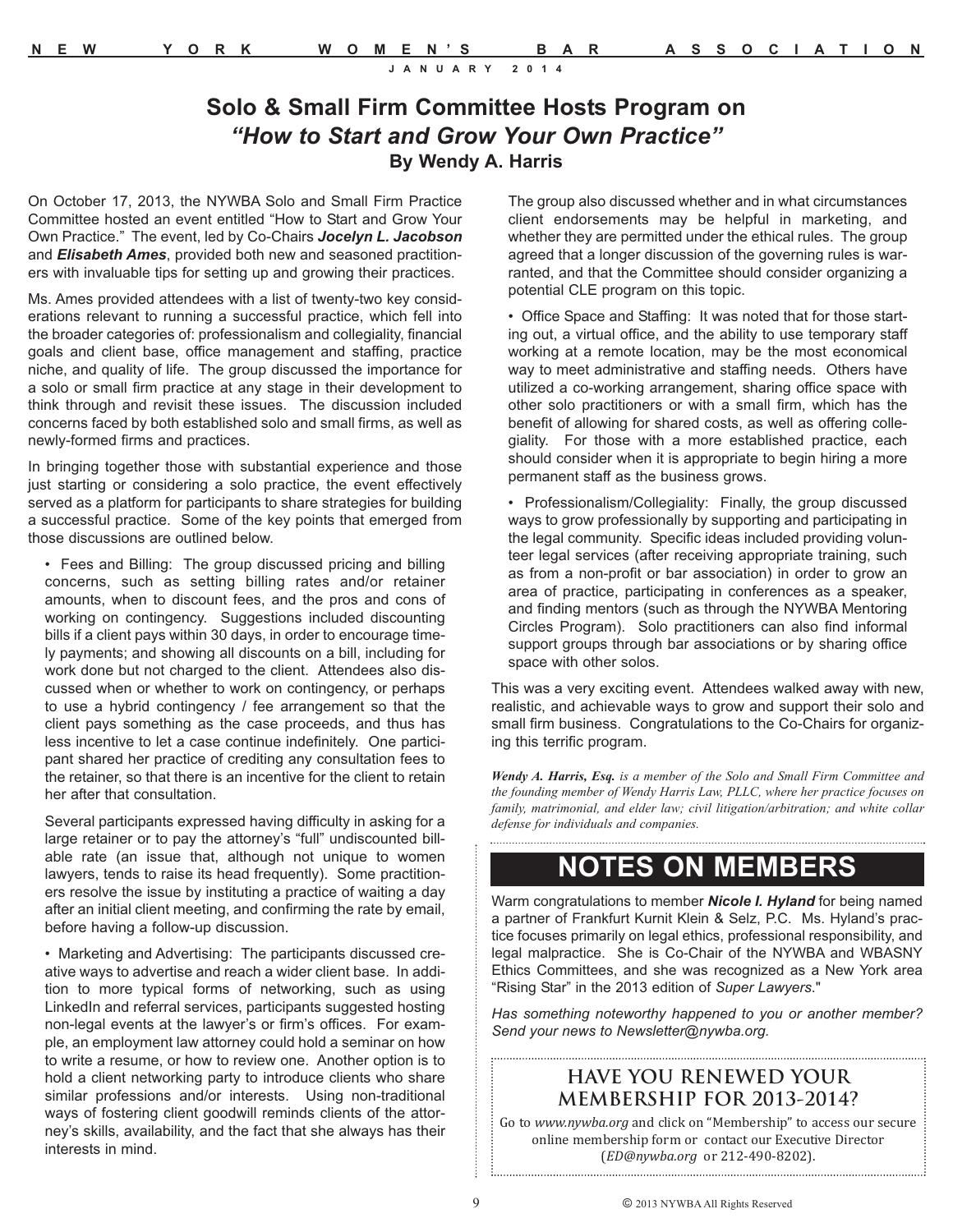# **Everyone Appreciates a Good Story – Matrimonial & Family Law Committee presents** *"Lunch with Judges" By Cheryl Stein, Esq.*

On November 7, 2013, the Matrimonial & Family Law Committee hosted a *"Lunch with Judges"* featuring panelists *Hon. Lori* Sattler, Hon. Laura E. Drager, Hon. Douglas E. Hoffman, and *Hon. Sherry Klein Heitler.* These judges graciously fielded questions from Committee members over lunch at the New York Supreme Court, 60 Centre Street, NYC.

It was a rainy and overcast day. The kind of afternoon when hiding out at the theatre for a few hours to catch a well-executed film or curling up with an absorbing book is alluring. It was a fitting day for the judges to divulge that they too appreciate a good story – our clients' stories, within the rubric of our work, under all weather conditions, and not just as an escape or during downtime.

Many of us are drawn to matrimonial and family law for its human qualities. It is about people and their stories. The judges advised us to hone and better develop our story-telling skills. Judge Drager urged us to give more thought to presentation and think about what we want and need to prove to prevail in our motions and at trial. Attorneys who focus just on executing well-prepared examinations, or who decide to put the other spouse on the stand first (without considering the impact on the flow of the story), often will have murky, disjointed, and fragmented presentations. At trial, we ought to tell a compelling and persuasive story, with all relevant issues, bearing in mind that the critical audience is the finder of fact, and not our clients. Judge Sattler pointed out that when writing a decision, Supreme Court judges have to fluidly tell a story and explain their rationale to the Appellate level. We would be wise to follow suit and incorporate this practice when seeking home runs in the lower courts.

On the subject of ensuring more effective and winning client representation, Judge Drager stated that in making temporary maintenance applications, it behooves us to regard the statute as a starting point. She implored us to make calculations and arguments based on actual incomes and the immediacy of day-to-day expenses, and to give persuasive arguments as to why judges should deviate from the statutory guidelines. Broad brush strokes and simplistic arguments that "She needs money" or "He doesn't have money" are trite, unconvincing, and not going to fly!

Attorneys raised a number of issues regarding "protecting the children" and maintaining their anonymity. The judges responded that they publish very few decisions. While the dearth of publishing is largely attributable to lack of time and resources, they often refrain from publishing to prevent identifying information from being revealed. That being said, the courtrooms and minute books are open to the public.

Attorneys also expressed a desire to see stricter, more uniform requirements regarding forensic reports, with which the judges whole-heartedly concurred. This is especially critical when there are *pro se* litigants. Judge Sattler reported that she routinely sees *pro se* litigants who attach forensic reports to their papers, which she makes them take off. An attorney then recounted the ghoulish experience of having a *pro se* litigant tape a forensic report to a courthouse stairway.

On the issue of moving cases along and obtaining closure for clients, there was much discussion about the reality that many spouses go to extraordinary lengths to continue their dysfunctional relationships. The judges noted that it is shocking how many parents cannot do joint custody, repeatedly returning to court and backing up the Post-Judgment Part on a weekly basis. For many, mediation is a good solution, but for a small group of people (whom the judges can often spot a mile away), it is as if they bear genetic markers for conflict, with the court as their select destination, time and time again. In effect, they pitch their tents there and proclaim, "We are here to stay!" As I listened to these remarks, I recalled a senior partner at a law firm who kept all the seats in his office, except his own, excruciatingly hard and uncomfortable, in hopes of ensuring that no one stayed too long. Somehow, I don't think that even harder, less chiropractic-friendly court benches would keep these folks away!

NYWBA and the Matrimonial & Family Law Committee thank these distinguished judges for participating in this terrific program.

• *Hon. Laura E. Drager* is an Acting Justice of the New York Supreme Court and sits in a Matrimonial Part in New York County. She is also a long-time member of the NYWBA Board of Directors.

• *Hon. Sherry Klein Heitler* is a Justice of the New York Supreme Court and serves as Administrative Judge for Civil Matters in the First Judicial District. She is also a long-time member of the NYWBA Board of Directors.

- *Hon. Douglas E. Hoffman* is an Acting Justice of the New York Supreme Court for Bronx County and Supervising Judge of the Family Court of the City of New York, New York County.
- *Hon. Lori Sattler* is an Acting Justice of the New York Supreme Court and sits in a Matrimonial Part in New York County. She is also a Co-Chair of the NYWBA Matrimonial & Family Law Committee.

*Cheryl Stein, Esq. is a sole practitioner with offices in Manhattan and Brooklyn whose practice focuses on matrimonial and family law, litigation, and mediation. She is a member of the NYWBA Matrimonial & Family Law Committee.*  

|                                                 | <b>Students &amp; New Lawyers Committee Speaker Series</b>                                                     |  |
|-------------------------------------------------|----------------------------------------------------------------------------------------------------------------|--|
| presents                                        |                                                                                                                |  |
|                                                 | "How to Get Organized Early,                                                                                   |  |
| Prepare for the Bar Exam, and Keep Your Sanity" |                                                                                                                |  |
|                                                 | featuring special quest                                                                                        |  |
| Mary Campbell Gallagher, J.D., Ph.D.            |                                                                                                                |  |
|                                                 | Founder and President of BarWrite® and BarWrite Press                                                          |  |
| When:                                           | Thursday, Feb. 13, 2014, 6:00 p.m. (Due to building security, no<br>admission after 6:30 p.m.)                 |  |
| Where:                                          | <b>Blank Rome LLP, Chrysler Bldg. (42nd St./Lexington Ave.) NYC</b>                                            |  |
| Cost:                                           | <b>FREE</b> for members*                                                                                       |  |
| <b>RSVP:</b>                                    | Email <b>SNLChairs@nywba.org</b> with your name and contact info.<br>Space is limited, so register by Feb. 12. |  |
|                                                 | vou are not a current NYWBA member, ioin or renew using our secure online membership form at                   |  |

\* If you are not a current NYWBA member, join or renew using our secure online membership form at *www.nywba.org/Membership*.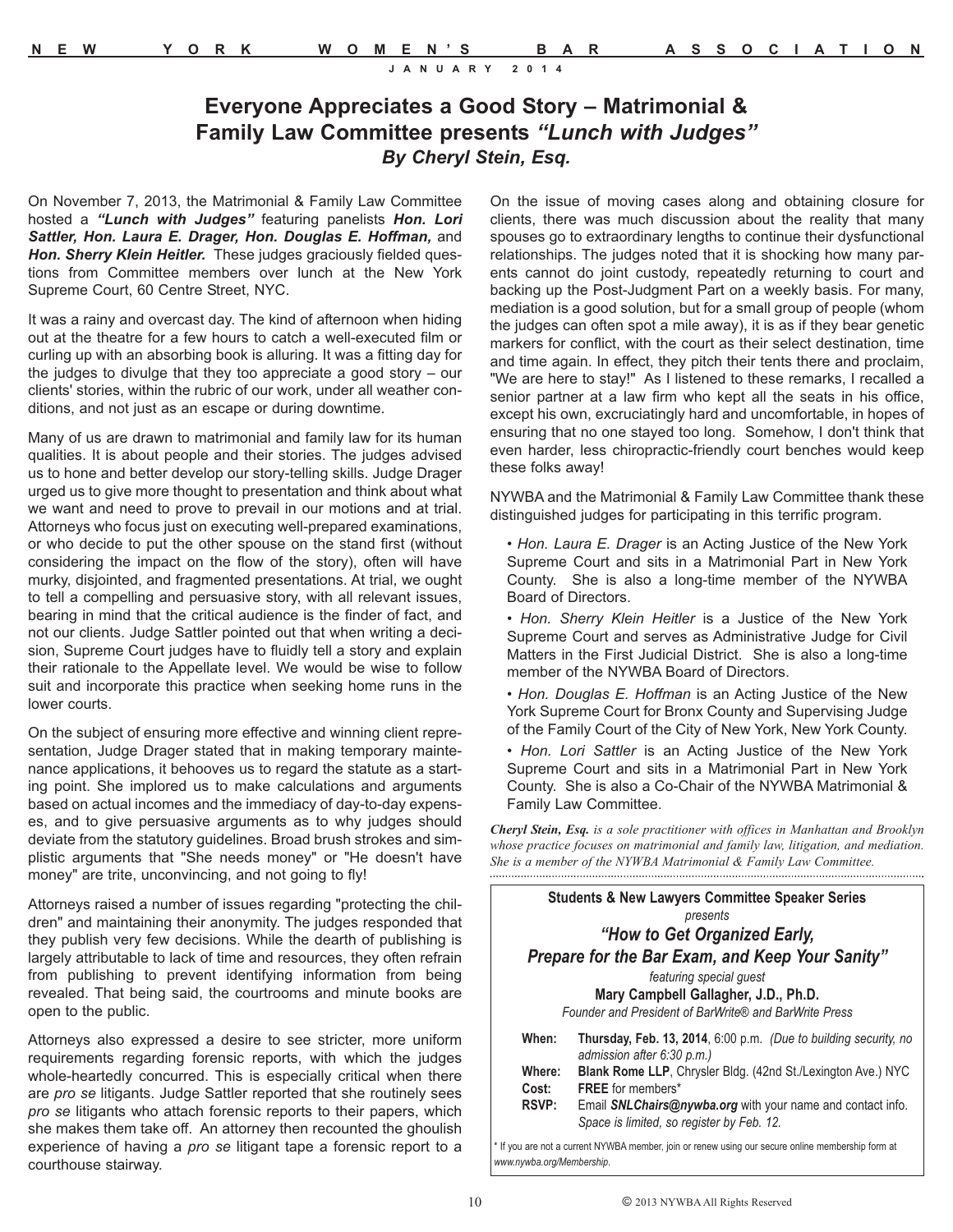### **NYWBA Litigation Committee** *presents*

### **"Lunch with a Judge" Meet Honorable Arlene Bluth**

Judge of the New York City Civil Court

#### **Date: Thursday, Jan. 23, 2014**

- **Time:** 1:00 p.m. *(Event will begin promptly; be sure to allot sufficient time to get through court security.)*
- **Location: Judge Bluth's Courtroom**, New York Civil Court, Courtroom 136, 80 Centre St., NYC
	- **Cost:** Program is **FREE**, but space is limited, so please send your RSVP promptly. *Priority will be given to NYWBA and WBASNY Chapter members.\**
	- **RSVP: RSVP no later than Jan. 20.** Send name and contact info to *LitigationChairs@nywba.org*. *(If you have to cancel, let us know so we can release your seat.)*
	- **NOTE:** Unfortunately, no food is permitted in the courtroom, so this will be a discussion rather than a "luncheon." *Discussion of pending cases at this event is prohibited.*

\*While you do not have to be a member to attend, go to *www.nywba.org/membership* to join or renew to ensure you can attend. If you are a member of another WBASNY Chapter, please indicate that in your RSVP.

# **Arab American Bar Association** presents *Inside "The Partner Track"*

### *co-sponsored by NYWBA*

Join us for a conversation with *Helen Wan*, Associate General Counsel at the Time Inc., division of Time Warner Inc. and author of "The Partner Track," a novel about a young Asian American woman poised to become the first minority female partner at a prestigious global firm, and how diversity, difference, politics, and 'outsider' status impact the careers of talented young people of color as they ascend the corporate ladder.

Joining Ms. Wan and reflecting on their own experiences are women of color who are partners at some of New York's top firms, including:

#### **Adrienne Eason Wheatley**

*Partner at Latham & Watkins LLP*

#### **Manisha Sheth**

*Partner at Quinn Emanuel Urquhart & Sullivan LLP*

#### **Samaa Haridi** *Partner at Weil Gotshal & Manges LLP*

**Rosevelie Marquez Morales**

# *Partner at Harris Beach PLLC*

# **Joyce Xu**

*Partner at Simpson Thatcher & Bartlett LLP*

- **Date: Wednesday, Jan. 15, 2014,** 6:00 to 8:30 p.m.
- **Place: New York Law School (Auditorium)** 185 West Broadway, NYC **RSVP:** Go to the NYWBA Website Calendar (*www.nywba.org*) for details and RSVP info

# **Sell-Out Crowd for "Basics of Surrogate's Court Proceedings and the Role of Guardians Ad Litem"** *by Leona Beane*

NYWBA was proud to co-sponsor an excellent CLE program last fall – "Basics of Surrogate's Court Proceedings and the Role of Guardians Ad Litem." This event was presented by the New York State Bar Association's Trusts and Estates Law Section Diversity Program on September 17 & 24, 2013 and provided 6.5 CLE credits.

*Hon. Rita Mella,* Surrogate of New York County, served as Moderator. The speakers included extraordinary attorneys and jurists, with extensive experience in this field, particularly with respect to the roles and responsibilities of Guardians ad Litem ("GAL"):

- *Anne Bederka, Esq.*, Greenfield Stein & Senior, LLP
- *Shalini Deo, Esq.*, Principal Law Clerk to Hon. Rita Mella
- *Michele Lippa Gartner, Esq.*, Office of Court Administration
- *Hon. Lee Holzman*, Former Surrogate. Bronx County • *Michael Mariani, Esq.* and *Julie Min-Chayet, Esq.*,
- Fiduciary Trust International
- *Peter Schram, Esq.*, Schram & Graber, P.C.
- *Zenith T. Taylor, Esq.*, Law Offices of Zenith T. Taylor

Topics covered included:

- Part 36 Rules of the Chief Judge
- Basis & Need for GAL Appointments
- Roles and Responsibilities of a GAL
- Proceedings in which a GAL May be Appointed
- GAL Appointment Process
- GALs in Probate Proceedings
- "17-A Guardians"<br>• GAL Accountings
- **GAL Accountings**
- Public Administrator Accountings
- Kinship Hearings & Withdrawal Proceedings
- Compromise and Accounts
- GAL Ethical Issues & Considerations

The written materials were excellent and contained many sample GAL reports. Everyone who attended both evenings was eligible to receive a certificate certifying compliance for appointment as a Guardian Ad Litem in the Surrogate's Court. Among the attendees were more than 80 people from numerous minority bar associations, which was particularly impressive given the importance of ensuring minority representation in GAL appointments.

The speakers were very informative, teaching attendees about Surrogate's Court proceedings. We hope to participate in more programs of this type in the future.

*Leona Beane, Esq. concentrates her practice in the areas of trusts and estates, guardianships, and alternative dispute resolution, including mediation and arbitration. She is also a member of the NYWBA Board of Directors, Co-Chair of the Trusts and Estates Committee, and Chair of the Alternate Dispute Resolution Committee.*